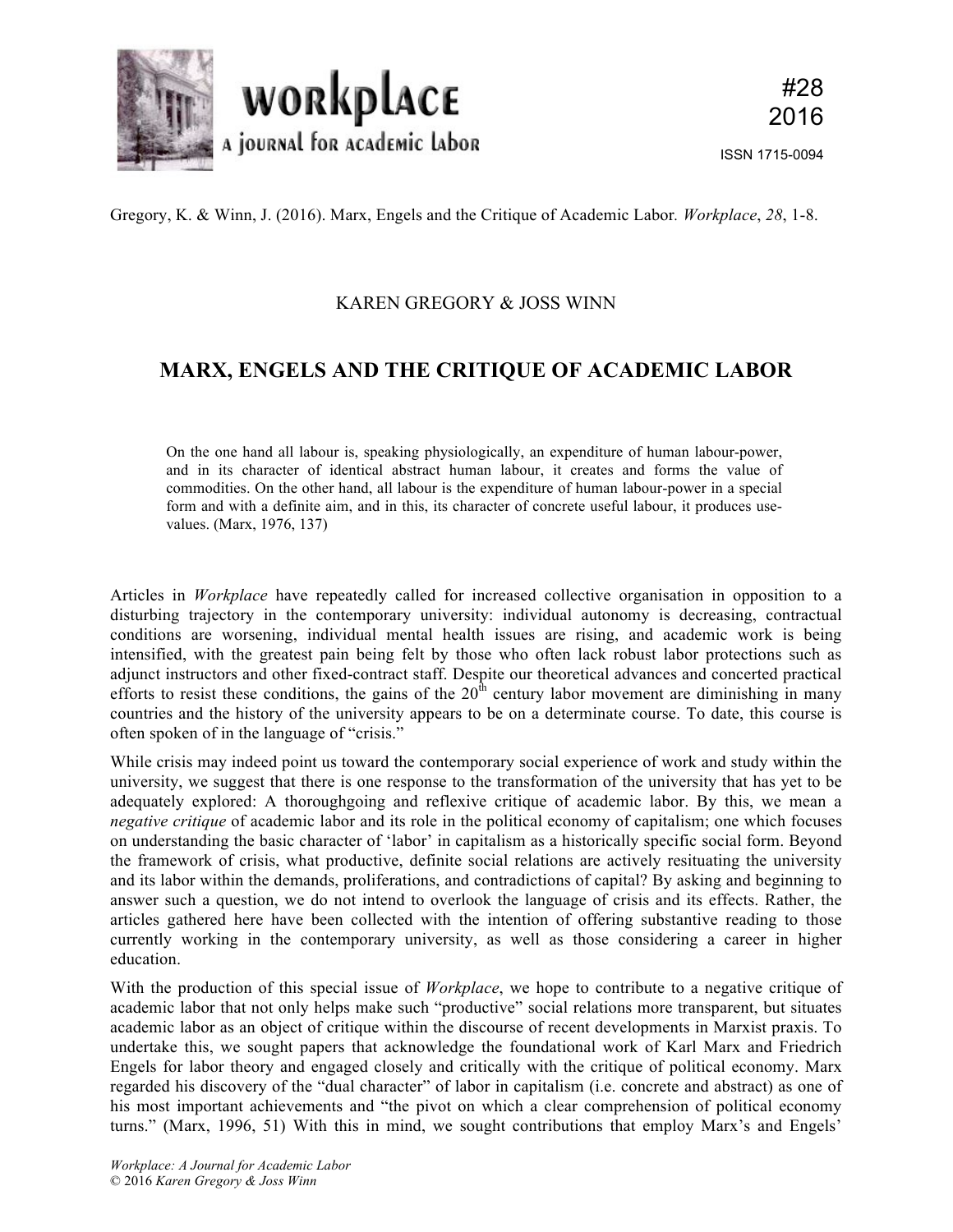critical categories of labor, value, the commodity, capital, etc. in reflexive ways which illuminate the role and character of academic labor today and how its existing form might be, according to Marx, abolished, transcended and overcome (*aufheben*).

Why a critique of academic labor and not service, creative or industrial labor? Why not the self-employed or, indeed, the unemployed? These forms of work all warrant critical attention too, of course, and we would encourage this research. However, it seems to us that academic labor requires a reflexive, critical focus right now for two reasons:

First, as the articles here show, a single university is likely to contain within it work that appears to have a range of attributes, spanning from pre-capitalist forms of work (i.e. the Guild and models of apprenticeship) to the post-capitalist abundance of an academic commons (i.e. Open Access). Yet, the basis of all forms of *work* in the university, from porter to professor, is the capitalist form of *labor*: wage labor. For those of us who work in universities, it remains essential that we pay critical attention to the types of work that are being undertaken, the conditions of that work, the precarity of work, the intensification of work, the gendering of work, the racism of work, the division of work, and so on. Yet we must distinguish these identity-forming attributes of work that seemingly produce difference and heterogeneity (Neary and Winn, 2016), from the *form* of labor that is the underlying cause of these identities. To put it simply: Work itself is not the problem. Work is a *symptom* of the problem and the problem is capitalist labor. We must avoid mistaking the sociological category of work for the category of labor, which was given a specific critical content by Marx in the late nineteenth century that has not yet been superseded but, more often, forgotten, ignored, misunderstood, or 'avoided' (Neary & Dinerstein, 2002, 25). Indeed, in Marx's own lifetime he worried that the subtlety and significance of his 'labor theory of value' would be difficult for others to grasp and because it was so "fundamental to all understanding of the FACTS<sup>"1</sup> and a matter "too decisive for the book [*Capital*]",<sup>2</sup> he reworked the presentation of his theory over two decades and three editions of *Capital*. 3

A brief summary of the labor theory of value might be helpful at this point: Marx established that commodities in capitalist society are characterized by their *use-value* and their *exchange-value*, and the substance and source of the value of a commodity is human labor, which also has a corresponding dual form: *concrete labor* and *abstract labor*. While concrete labor is any human activity that produces "usevalue", abstract labor is the social reduction of individual concrete labor to a qualitatively homogenous form. Abstract labor is retrospectively quantified in terms of *socially necessary labor time*, which is the time it takes, on average, to produce commodities. As efficiencies in production (e.g. through improved labor techniques and technologies that replace labor) are increased due to the imperative of market competition, the socially necessary labor time to produce commodities is decreased and thus the amount of social labor required in production is reduced, too. Unlike in classical political economy, which argued that individual labor time was the measure of value, socially necessary labor time is a historically dynamic

 $<sup>1</sup>$  "The best points in my book are: 1. (this is fundamental to all understanding of the FACTS) the two-fold character</sup> of labour according to whether it is expressed in use-value or exchange-value, which is brought out in the very First Chapter; 2. the treatment of surplus-value regardless of its particular forms as profit, interest, ground rent, etc." (Marx, 1987a, 402)

 $2$  Engels: "the philistine is not accustomed to this sort of abstract thought and certainly will not cudgel his brains for the sake of the form of value." (Marx, 1987a, 381)

Marx: "As to the development of the value-form I have and have not followed your advice, in order to behave dialectically in this respect as well; i.e. I have: 1. written an appendix in which I present the same thing as simply and pedagogically as possible, and 2. followed your advice and divided each step in the development into §§, etc. with separate headings. …Here not merely philistines are concerned but youth eager for knowledge, etc. Besides, the matter is too decisive for the whole book." (Marx, 1987a, 385)

<sup>3</sup> *A Contribution to the Critique of Political Economy* (1859) (Chapter 1); *Capital* (1867) 1st German edition (Chapter 1) See Preface, paragraph 3 & 4; *Capital* (1867) 1st German edition (Appendix); *Capital* (1873) 2nd German edition (Chapter 1) See Afterword, paragraph 2.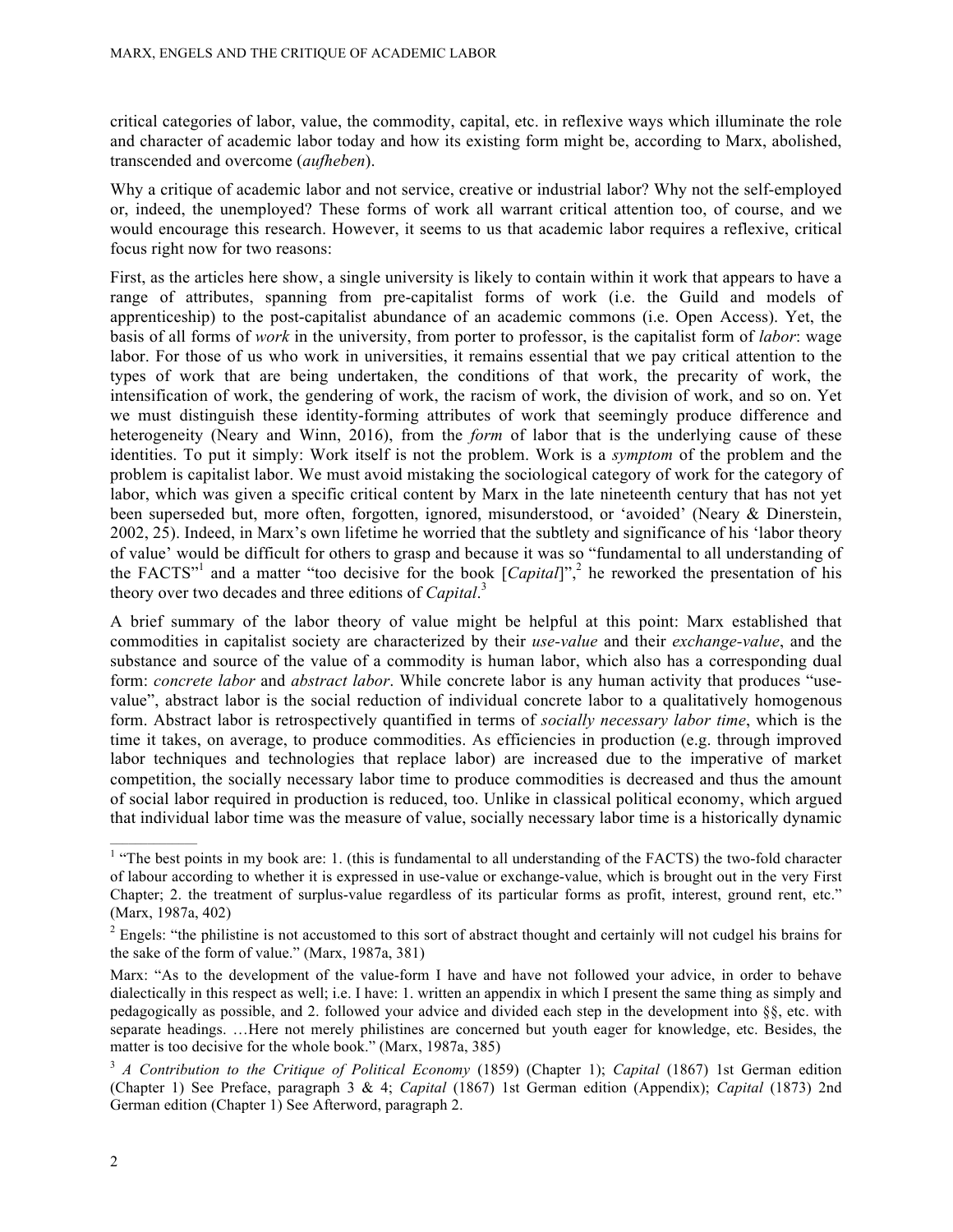measure of time (Postone, 1993, 291-298), which occurs "behind the backs of the producers" (Marx, 1976, 135). Marx's theory therefore asserts that despite an increasing capacity to produce social wealth in the form of use-values, a reduction in the necessary input of human labor results in a corresponding reduction in the production of (exchange) value. This inherent contradiction built into capitalism thus explains the dialectical necessity *and* repulsion of human labor in the pursuit of value. This contradiction is regularly exposed through individual accounts of unemployment and precarious work, as well as periods of widespread socio-economic crisis.

Such is the theory, but what of the method? Early in their partnership, Marx and Engels defined the methodology of 'historical materialism' (Marx, 1975; 1987b) and this approach has been recovered and extended in recent decades through 'form-analysis' (Bonefeld, 2014). A form-analytic approach is distinct from traditional, 'worldview' Marxism, which gradually developed a simplified explanation of class relations and historical progress (Heinrich, 2012, 24-26). The traditional view offers a teleological, transhistorical understanding of historical forces of production that manifest historically specific modes of production. Crucially, such an approach, which characterizes the mainstream of Marxism throughout the  $20<sup>th</sup>$  century, retains a naturalized, transhistorical view of the category of 'labor' and consequently understands it as the *basis* for an emancipatory critique of capitalism, rather than the historically specific *object* of critique. According to the form-analytic approach however, freedom is not equated with the freedom *of* labor, democratically controlling the means of production and distributing its product, but with the *abolition* of labor as a historically specific and structurally constituting social form. It argues that the limits of traditional, worldview Marxism are ultimately expressed in how it understands social domination as *external* to the processes of production (e.g. the exploitation of an alienated proletariat by the property owning capitalist class) rather than *intrinsic* to it. The traditional view sees the primary object of critique as the unjust mode of *distribution* rather than the mode of *production*, which is regarded as the necessary expression of the transhistorical forces of production (Postone, 1993, 4-10). The textual basis of a formanalytic approach is chapter one of volume one of Marx's *Capital* (Marx, 1976) where the implicit distinction between the historical development of society and Marx's dialectical presentation of its critical analysis can be found (Bellofiore and Redolfi Riva, 2015).

A form-analytic reading of Marx's critique of capitalism is significant for contemporary applications of the labor theory of value because it places an emphasis on the *totality* of social processes (economic, political, ideological) and aims to expose the reified categories of economics, which represent the fetishized forms of appearance of social relations (Clarke, 1991, 9). The implications of a value-form analysis on our understanding of *all* social relations under capitalism is profound and provides the theoretical basis, for example, for understanding the labor of both academics and students as qualitatively equivalent and therefore the pedagogic relationship between teacher and student as one between divided labor, mediated by value, engaged with the means of knowledge production (Winn, 2014; 2015b).

Our second reason for pursuing a negative critique of academic labor is that if we are to be faithful to Marx and Engel's historical materialist method we should also recognize that intellectual thought, ideas and concepts produced by academic work are themselves a product of the capitalist mode of production. If we accept this, it places a direct responsibility on academics to engage in a reflexive critique of our own concept-forming labor. We are mindful of Marx and Engel's insight that "consciousness is, therefore, from the very beginning a social product, and remains so as long as men exist at all" (Marx, 1975, 44), and Marx's later insistence that "it is not the consciousness of men that determines their existence, but their social existence that determines their consciousness." (Marx, 1987b, 263) If we acknowledge that human life has, since the 16<sup>th</sup> century, been increasingly conditioned by the capitalist mode of production (Wood, 2002), we must seek to understand the epistemological effects of this historically specific form of social relations and the central role of the university and of academic labor in the (re)production of bourgeois thought; both its abstract concepts (e.g. equality, rights, nature, the individual, etc.) and their social, material basis. Alfred Sohn-Rethel (1978) referred to this as a process of 'real abstraction', by which he argues that conceptual thought has its basis in real social processes, or as Jappe puts it: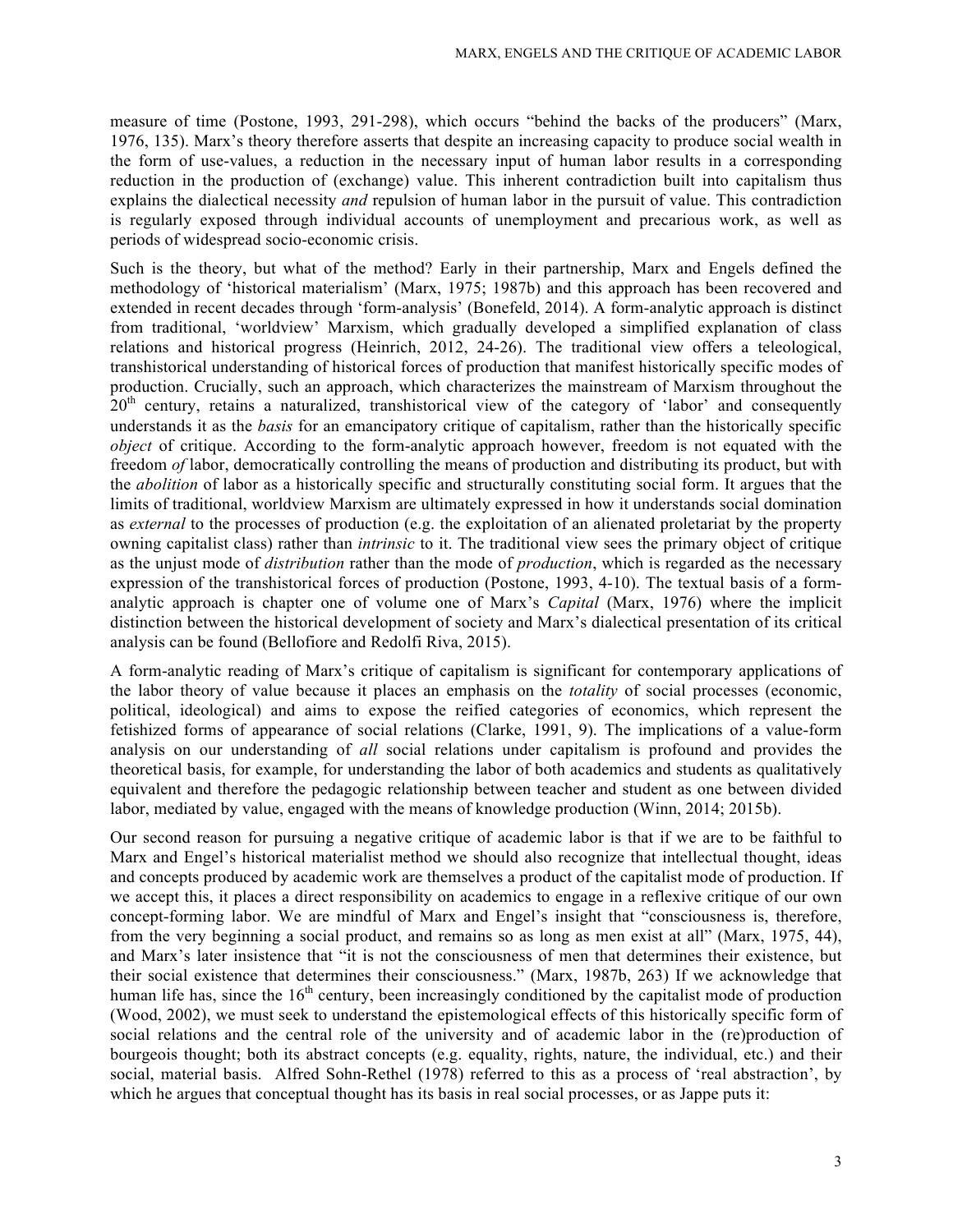The faculty of abstract thinking, of seizing what is common to several objects without being visible in any of them, is not a *given*, a *prius*, as the idealistic conception of thought has always claimed, but is the *result* of the existence of *real abstractions* in the production and reproduction of human life. (Jappe, 2013, 4)

The process of "seizing what is common" or, in other words, the labor of *abstract* thought, which makes commensurate that which is *really* different has, according to Sohn-Rethel, come to dominate and control our lived historical experience, and this process of (re)producing commensurability or equivalence out of difference is rooted in the history of commodity exchange. Sohn-Rethel attempts a remarkable study of the development of abstract thought, where he argues that its origins are to be found in the invention of money as a 'universal equivalent' for the exchange of commodities, and that modern scientific theory is "knowledge of nature in commodity form" (1978, 132). Critics of Sohn-Rethel rightly argue that it is a fundamental mistake to locate the basis of real abstraction in commodity exchange rather than the production process (Jappe, 2013). Adopting this essential modification of Sohn-Rethel's epistemological insight we can determine that abstract thought develops historically with the creeping abstraction of labor into its general, commensurable social form and its ultimate representation in the universal equivalent of money. This has deep and wide-ranging implications,<sup>4</sup> not least in universities which remain the primary social institution responsible for the production of scientific knowledge. If, as Sohn-Rethel argues, all science today is bourgeois science geared towards the purpose of capital accumulation, the form of academic labor is key to this configuration. We are reminded of this when we are told by policy-makers that higher education is an important 'engine for economic growth'. With that normative claim, higher education is explicitly tied to national productivity and implicitly defined as a means of commodity production; it is the producer of scientific knowledge and all its labor power and infrastructure is coordinated by a mode of production that functions autonomously on the basis of the real abstraction of academic labor, which occurs automatically, irrespective of its specific, concrete content.

The extent to which academic labor is in fact productive labor is a point taken up here by Szadkowski in his article on the subsumption(s) of academic labor under capital. In this careful and extensive reading of Marx's work, he reveals how *four* types of subsumption are *simultaneously* at work in higher education. It is well established that Marx identified two types of subsumption: formal subsumption and real subsumption, yet these are often considered to take place historically (i.e. sequentially), with real subsumption replacing formal subsumption. Szadkowski argues persuasively that this is not necessarily the case – that the shifting and overlapping process of subsumption can be analyzed on at least four different levels - and then goes onto introduce two overlooked types of subsumption, which Marx discussed in his notebooks: hybrid and ideal subsumption. Hybrid subsumption provides us with a way of understanding the different ways that financial capital has got a hold on higher education, and also how commercial capital (i.e. monopolistic firms) become entangled in higher education in such a way that universities become subservient to them. Through a careful methodological reconstruction, Szadkowski argues that ideal subsumption takes on a strategic function in the transformation of higher education. This type of subsumption is performed by projecting a framework of capitalist production (i.e. its language, logic, technologies) onto higher education that is implemented despite the activities within the organization or across the sector not yet conforming to the mode of capitalist production (i.e. they are nonprofit making).

This peculiar situation whereby academic labor is *idealized* as directly productive and subsequently managed according to profit-seeking technologies of control, yet may not in fact be directly productive

 $<sup>4</sup>$  For example, see Postone (1980), who argues that the epistemological outcomes of commodity fetishism led to the</sup> anti-semitism of German National Socialism as a form of anti-capitalism: "a careful examination of the modern anti-Semitic worldview reveals that it is a form of thought in which the rapid development of industrial capitalism with all of its social ramifications is personified and identified as the Jew… In other words, the abstract domination of capital, which – particularly with rapid industrialisation – caught people up in a web of dynamic forces they could not understand, became perceived as the domination of International Jewry." (1980, 107)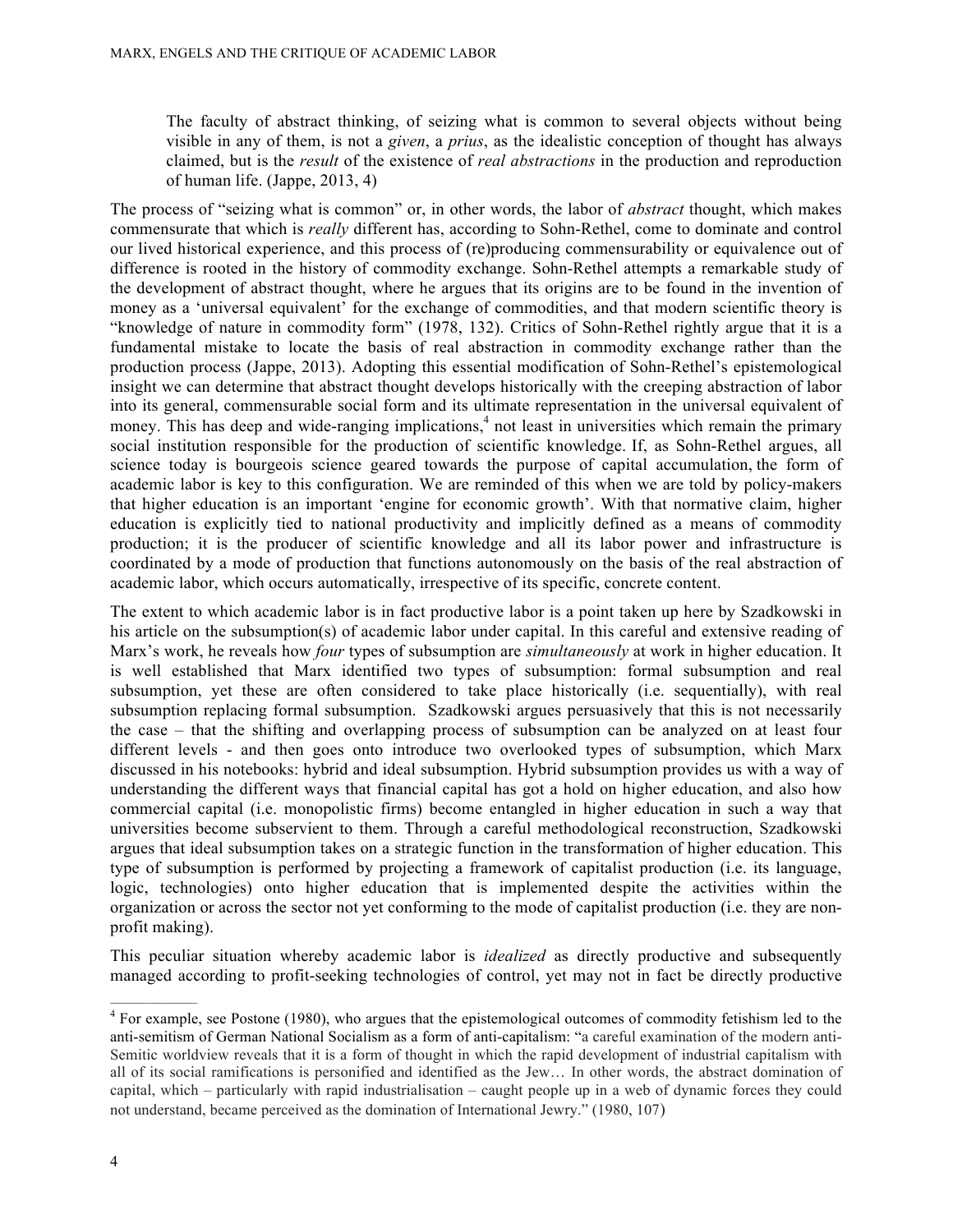labor, creates schizophrenic institutions and has appalling effects on individuals working in them. When compacted with the techniques of formal, real and hybrid subsumption, it leads to overwork and forms of anxiety among both academics and students. This re-engineering of higher education and its effects/affects is the focus of Hall and Bowles' article on the subsumption of academic labor and the exploitation of anxiety. In their contribution, they establish the policy technologies of higher education reform (e.g. marketization, financialization and casualization), and its effects on individuals in terms of overwork and deteriorating mental health. They then introduce another use of the term 'subsumption' from the field of robotics: 'Subsumption architecture' in navigational programing is a way of controlling the labor of machines so that it "impersonates agency without any capacity for autonomy" and the authors liken this to the way in which academic labor is being re-engineered, re-architected and re-programmed in attempts to make it productive. Having introduced the practice of 'subsumption architecture', they then theorize this through Marx's concepts of subsumption and show how the technologies of formal and real subsumption are expressed simultaneously and correspondingly in overwork and anxiety.

This overwork and anxiety is given further concrete expression in the contribution by Simbürger and Neary, whose research into 'taxi professors' in Chile provides clear evidence of how the exploitative and alienating practices of casualization in higher education produces both intolerable effects on individuals and also a sense of helplessness in the discourses about academic identity. Through a review of the literature on academic labor and academic identity, the authors find that the "biggest challenge for contemporary academics seems to be negotiating their academic identities with interpretations of what constitutes academic work". This is confirmed and expanded on through the findings of a series of interviews with 'taxi professors' in Chile, representing the hourly-paid academics who undertake the majority of teaching in Chilean universities. Simbürger and Neary respond to their findings with a 'critical-practical' response that is theorized through a reading of Marx's labor theory of value and mindful of his support for worker co-operatives. On the basis of this analysis, they argue for a move away from the focus on 'academic identity' to 'academic labor' and it is from this theoretical position that they develop their practical response in the form of 'platform co-operatives' of academic labor.

A defining feature of a co-operative is that it is "a jointly-owned and democratically-controlled enterprise." (ICA, 2016) Marx acknowledged the co-operative movement "as one of the transforming forces of the present society based upon class antagonism." (Marx, 1985b, 190) He favored worker cooperatives in particular because they are owned in common by associated labor that hires capital, rather than owned by capitalists who hire labor (Marx, 1991, 571). Whereas co-operative stores "touch but the surface of the present economical system, [a worker co-operative] attacks its groundwork." (Marx, 1985b, 190) Part of the explanatory power of Marx's labor theory of value is that it reveals to us why the expansion of wage labor is a necessary characteristic of the capitalist mode of production. It is enough to say that where wage labor is the form of subsistence for the majority of individuals, capitalism has taken hold. Yet, just as wage labor replaced serf labor which replaced slave labor as the predominant forms of labor (Marx, 1985a, 11), Marx theorized and found empirical evidence in worker co-operatives that the "pauperizing and despotic system of the subordination of labor to capital" would be "superseded by the republican and beneficent system of the association of free and equal producers." (Marx, 1985b, 190) This historical view, combined with his theoretical insight, led Marx to argue that worker co-operatives "show how, at a certain stage of development of the material forces of production, and of the social forms of production corresponding to them, a new mode of production develops and is formed naturally out of the old." (Marx, 1991, 571) Within the historical limits of the 19th c. "prevailing system", worker cooperatives represented the most progressive form of capitalist association where the ownership of, the means of, and the mode of production were *social* and not individually private. Marx is clear that it is only because of the capitalist mode of production that worker co-operatives could develop and the worker cooperative, too, is a transitional form that will "sprout" something new.

In fact, in recent decades a new form of co-operative has emerged that might be considered such a transition. The 'social co-operative' (also called 'solidarity' or 'multi-stakeholder' co-operatives) can be seen as an attempt to overcome the limits of the worker co-operative, in which Marx recognized that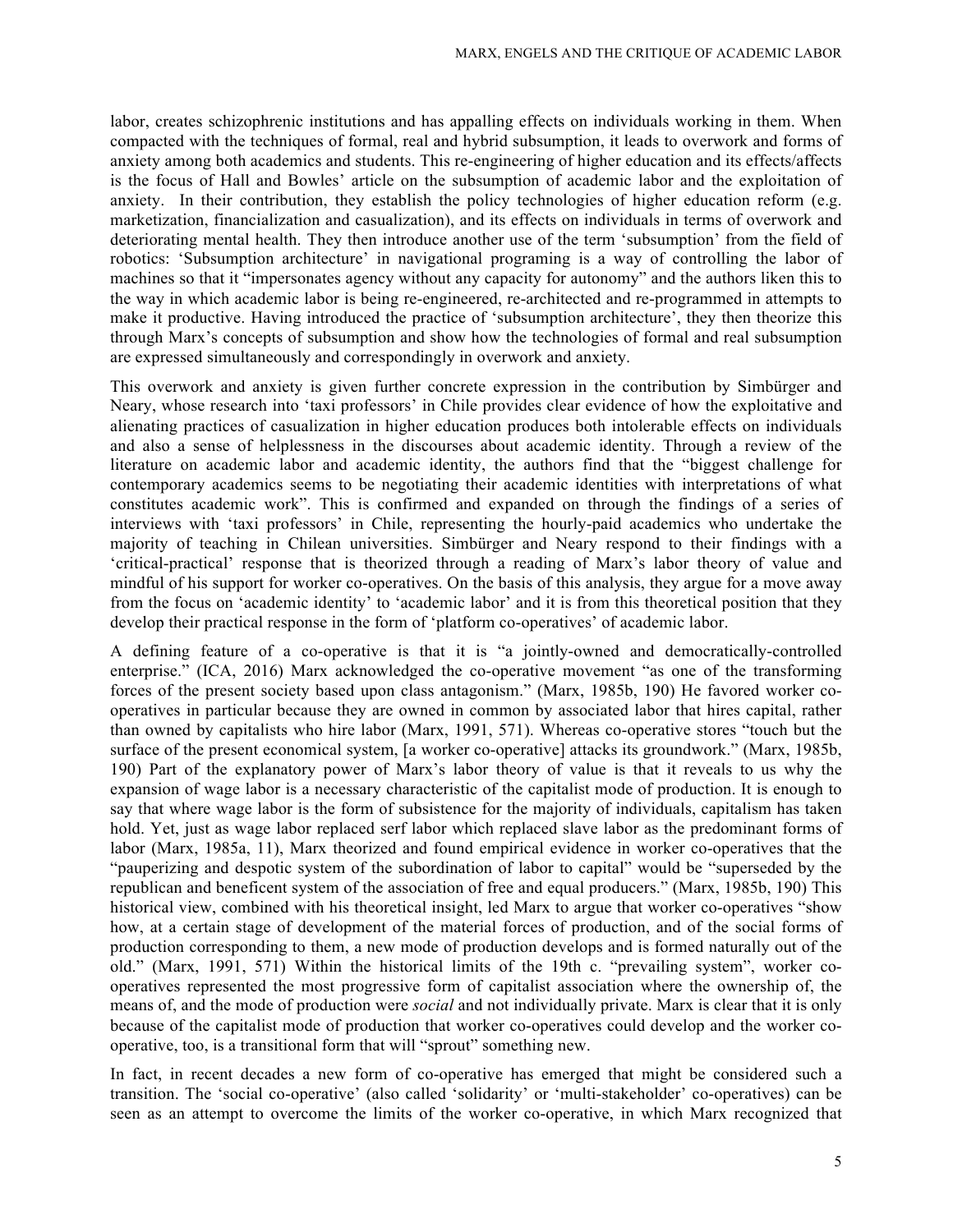"workers in association become their own capitalist, i.e. they use the means of production to valorize their own labour." (Marx, 1991, 571) Social co-operatives, on the other hand, suggest that we are now past the progressive point that worker co-operatives reached by reversing the relation between labor and capital because the social co-operative form has extended democratic control and common ownership of capital beyond worker members of the co-operative to include users/consumers and other beneficiaries (which could include representatives of the state/public).

Marx regarded worker co-ops as a *new form of production*, whereas in his lifetime joint-stock firms were the *highest form of capitalist production*. (Hudis, 2012, 179) The limitation of the joint-stock firm is that it only socialized *property* and did nothing to change the relation between capital and labour, whereas worker co-ops turn the capital relation on its head. Yet worker co-ops, because of their single-member character, are still limited by the fact that they are subject to value production through the exchange relation: Workers are producers who require consumers. They do not produce goods and services to directly satisfy their own needs. "In this sense", writes Hudis, "they still remain within capitalism, even as they contain social relations that point to its possible transcendence." (180) The question here is whether the 'social co-operative' form represents a further progression towards the transcendence of capitalism. A social co-operative, at least in theory, is a form of association owned in common and democratically controlled by *both producer and consumer members*, establishing a *direct* satisfaction of needs between members.

This question is directly relevant to Simbürger and Neary's critical-practical proposal for platform cooperatives, which as they emerge are experimenting with new forms of multi-stakeholder and 'produser' membership. A defining characteristic of platform co-operatives is their concern for solidarity, not simply among one class of members such as workers or consumers but across a range of associations that the Internet has made possible and visible (Scholtz, 2016). As such, Simbürger and Neary offer not only a proposal for transition within the University, but also a timely innovation for the challenge of solidarity in higher education.

Likewise, the question of transition from one mode of production to another is directly relevant to Golumbia's contribution to this special issue of *Workplace*, through which he provides an extensive critique of Open Access and the often overlooked relationship between intellectual property and academic labor. Golumbia argues that while "Open Access" to the outputs of academic labor appears to be progressive, in fact the mandated abolition of property rights is not accompanied by a corresponding transformation of academic labor. In effect, academic workers are dispossessed and stripped of a source of income. If worker ownership and control is a requisite for the transition away from capitalism as Marx identified, institutional Open Access mandates are a regressive move. Golumbia argues that this is felt most acutely by scholars in the Humanities who have traditionally written monographs which they retained ownership rights over and received royalties for. Extending his critique to the cyberlibertarian discourse out of which Open Access emerged and the creeping Scientism that increasingly sets the terms of what constitutes academic research, Golumbia repeatedly sides with the rights of academic workers to own the products of their labor which they valorize, over and above any notion of 'public good', which he argues is derived "from the perspective of the consumer, and the focus on the consumer has long been a signal feature of rightist thought that subtly but strongly shifts focus away from production." Although Golumbia does not extend his argument to the creation of co-operative universities in which members own and control the means of knowledge production as well as the outputs of their intellectual and manual labor (Winn, 2015a), his essay shows that Open Access has forced a critical debate not only about intellectual property rights but also academic labor rights and the broader disciplinary context/contest that this debate takes place in: Who owns the university?

In their article, Darder and Griffiths also recognize the privileging of STEM disciplines and the concurrent metricization of the neoliberal university. Like other authors in this collection, they also focus on the intensification of work, the casualization of academic labor and the increasing alienation of academic work. Following Marx's delineation of four types of alienation, they show how this alienation takes place through a variety of methods including the marginalization and disciplining of radical intellectuals or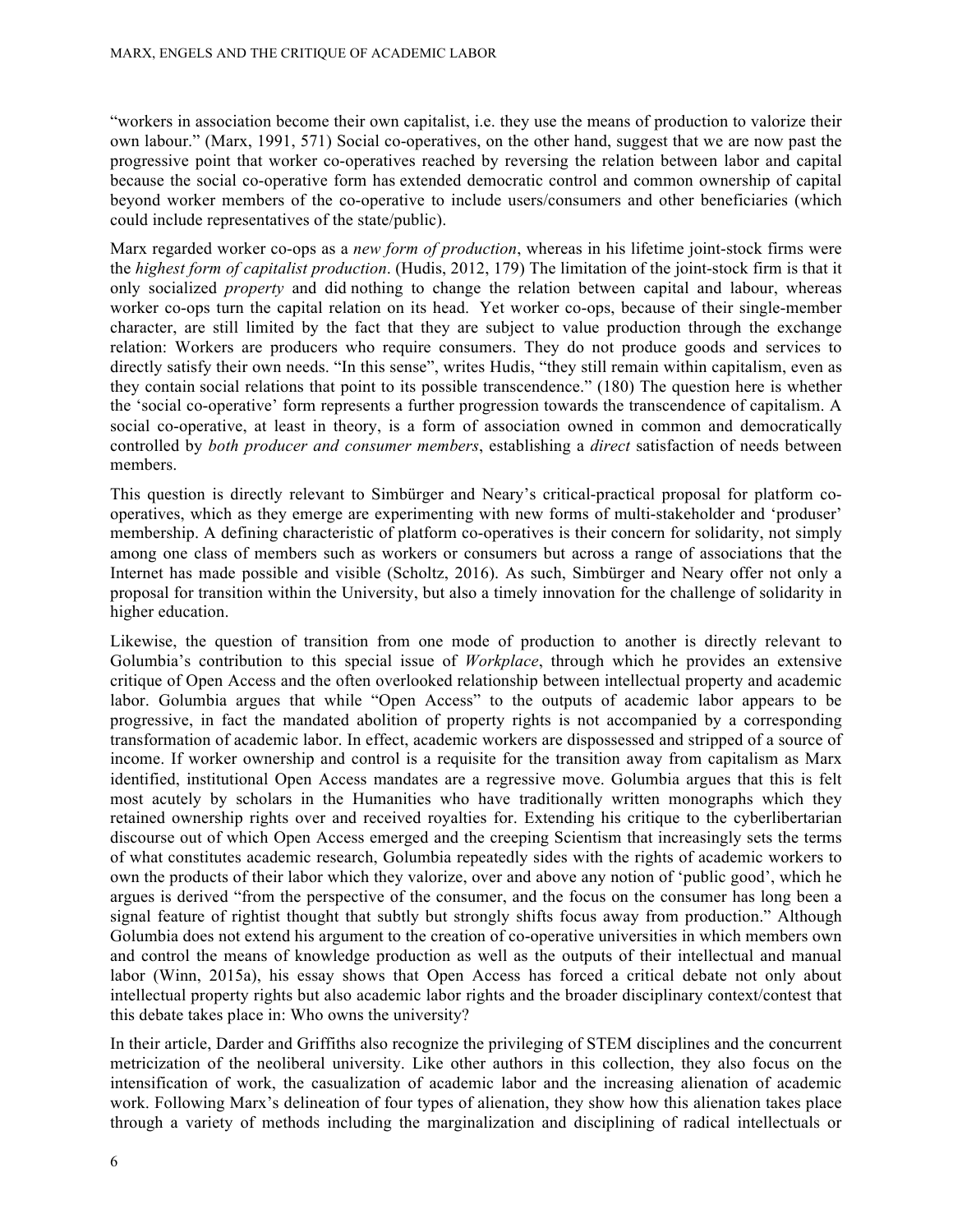'borderland academics'. They theorize this alienation by showing how academic labor is being reconstructed principally in terms of its exchange value rather than its use value: "Rather than movement toward building a democratizing arena for academic freedom, independent thought, and genuine civic participation, the university today, more than ever, exists as an extension of market activity and, thus, an accomplice of corporate profit." Darder and Griffiths' response to the "estrangement" of academic labor is to defend the critical use-value of radical intellectual labor and the work of critical pedagogues, to "radicalize students' consciousness of social life under capitalism", and argue for the need to critically understand academic labor within the broader context of emancipatory struggles.

The final contribution to this special issue of *Workplace* is an interview conducted by Karen Gregory with Stanley Aronowitz, Distinguished Professor of Sociology and Urban Education at City University New York (CUNY). Throughout his career, Aronowitz has made significant, contributions to the field of critical labor studies and, in particular, enriched our understanding of academic labor and the changing role and purpose of our schools and universities. We approached Aronowitz in part because he was interviewed by Andrew Long for the first issue of *Workplace* in 1998, and we wanted to reflect with him on what has changed in higher education in the last two decades. We also wanted to ask him what role Marx and Engel's work still has for the critical scholarship of academic labor. We will end here simply with a quote from Aronowitz's interview that perhaps encapsulates the motivation behind all the academic labor undertaken for this issue of *Workplace: A Journal for Academic Labor*, and we would like to sincerely thank all of the individuals involved in producing it.

*Marxism, with all of its flaws, is the philosophy of capitalism. It is an analysis of capitalism updated by many scholars.It's really the only viable analysis of capitalism that we have. So, to begin with, what Marxism and what Marx himself offers is a theory of capitalism, which can be criticized but also must be absorbed or integrated into any new paradigm that we might develop.*

## **REFERENCES**

- Aronowitz, S. & Long, A. (1998). Jobless higher ed: An interview with Stanley Aronowitz. *Workplace, 1*, 43-48.
- Bellofiore, R. and Redolfi Riva, T. (2015) The Neue Marx-Lektüre. Putting the critique of political economy back into the critique of society, *Radical Philosophy*, 189, 24-36.
- Bonefeld, W. (2014) *Critical Theory and the Critique of Political Economy*, London: Bloomsbury.
- Clarke, S. (1991) *The State Debate*. Basingstoke: Palgrave Macmillan.
- Heinrich, M. (2012) *An Introduction to the Three Volumes of Karl Marx's Capital*. New York: Monthly Review Press.
- Hudis, P. (2012) *Marx's Concept of the Alternative to Capitalism*. Chicago: Haymarket Books.
- ICA (2016) Co-operative identity, values and principles. Available from: http://ica.coop/en/whats-coop/co-operative-identity-values-principles (accessed 02 August 2016)
- Jappe, A. (2013) Sohn-Rethel and the Origin of 'Real Abstraction': A Critique of Production or a Critique of Circulation?, *Historical Materialism*, 21 (1) 3-14.
- Marx, K. (1975) *The German Ideology*. Marx and Engels Collected Works Vol. 5, Lawrence and Wishart Ltd.
- Marx, K. (1976) *Capital Volume 1*. London: Penguin.
- Marx, K. (1985a) *Inaugral Address of the Working Men's International Association*. Marx and Engels Collected Works Vol. 20. London: Lawrence and Wishart Ltd.